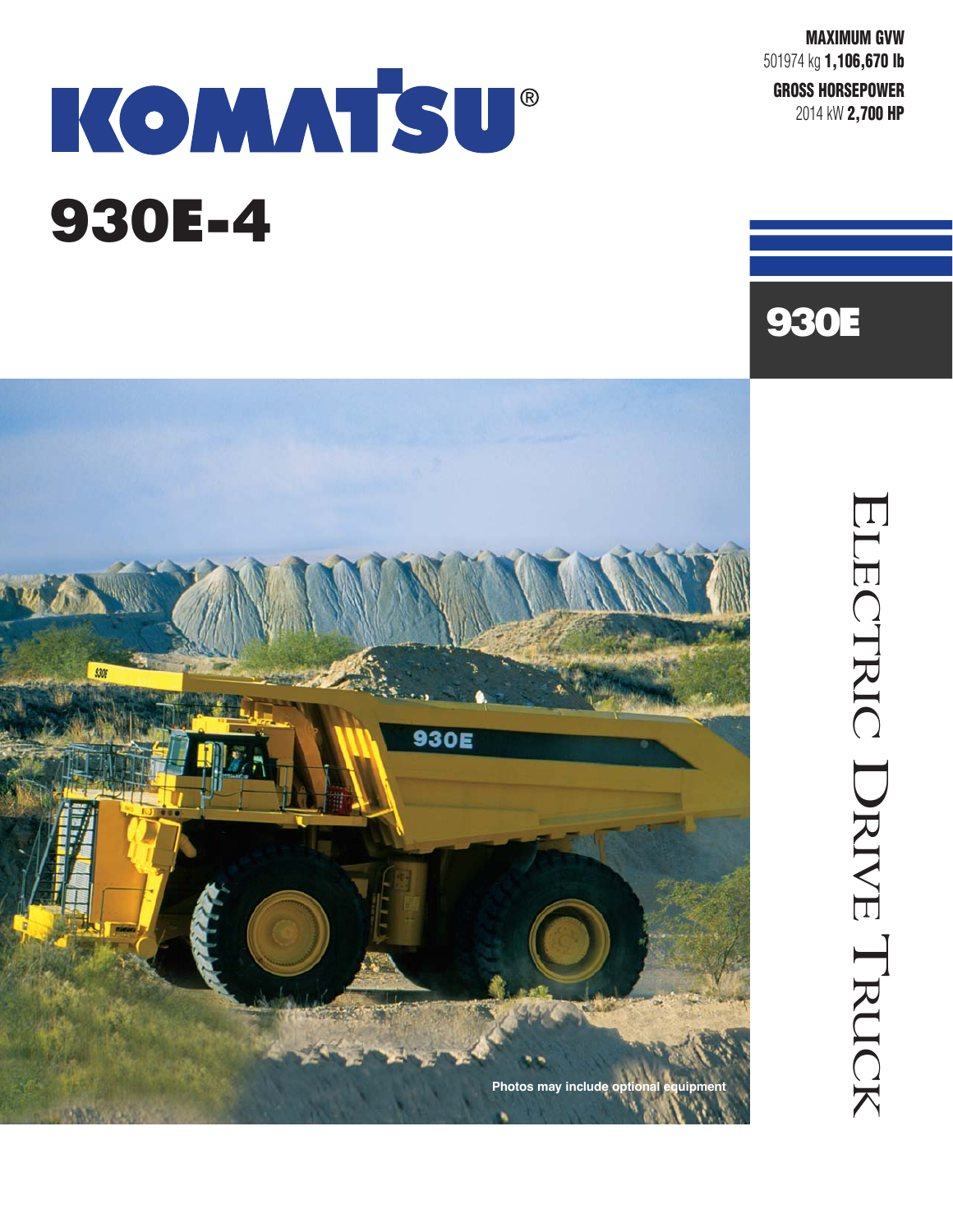# **SPECIFICATIONS**



| Rated brake power** 2014 kW 2,700 HP @ 1900 rpm |  |
|-------------------------------------------------|--|
| Flywheel power*** 1902 kW 2,550 HP @ 1900 rpm   |  |
|                                                 |  |

Tier 2 emissions compliant. Tier 1 emissions engine is optional outside of North America. \*\* Rated brake power is the output of the engine as installed in this machine, at governed rpm and with engine manufacturer's approved fuel setting. Accessory losses included

are water pump, fuel pump and oil pump. \*\*\* Flywheel power is the rated power at the engine flywheel minus the average accessory losses. Accessories include fan and charging alternator. Rating(s) represent net engine performance in accordance with SAE J1349 conditions.

### **ELECTRIC DRIVE**

#### AC/DC CURRENT

|  | Dual impeller in-line blower $\ldots \ldots \ldots 340$ m <sup>3</sup> /min <b>12,000 cfm</b> |
|--|-----------------------------------------------------------------------------------------------|
|  | Control AC Torque Control System                                                              |
|  | Motorized wheels* GDY106 Induction Traction Motors                                            |
|  |                                                                                               |
|  |                                                                                               |
|  |                                                                                               |

\* Wheel motor application depends upon gross vehicle weight, haul road grade, haul road length, rolling resistance and other parameters. Komatsu and G.E. must analyze each job condition to assure proper application. \*\* Optional ratios available.

# **TIRES AND RIMS**

Rock service, tubeless, radial tires

Standard tire\*. . . . . . . . . . . . . . . . . . . . . . . . . . . . . . . . . 53/80 R63 Taper lock, five (5) piece rim

914 mm x 1600 mm x 127 mm **36'' x 63'' x 5.0''** rim assembly. Rims rated at 758 kPa **110 psi** cold inflation pressure.

Typical tire weight . . . . . . . . . . . . . . . . . . . . . . . . 26127 kg **57,600 lb** \* Tires should meet application requirements for tkph/**tmph**, tread, compound, inflation pressure, ply rating or equivalent, etc.



All-welded steel flat floor body with horizontal bolsters and full canopy. Eyebrow, rear wheel rock ejectors, body up sling and rubber mounts on frame are standard. Pivot exhaust heating optional.

| Floor sheet 16 mm 0.63" 1379 mPa 200,000 psi     |
|--------------------------------------------------|
| tensile strength steel (two-piece)               |
| Front sheet 9 mm 0.35" 1379 mPa 200,000 psi      |
| tensile strength steel                           |
|                                                  |
| tensile strength steel                           |
| Canopy sheet 5 mm 0.19" 690 mPa 100,000 psi      |
|                                                  |
|                                                  |
| Standard Komatsu body weight  30362 kg 66,936 lb |

\*Komatsu must approve all bodies through a Body Application Worksheet



Advanced Operator Environment with integral 4-post ROPS/FOPS structure Level 2, adjustable air suspension seat w/lumbar support and arm rests, full-size passenger seat, maximum R-value insulation, tilt and telescoping steering wheel, electric windshield wipers w/washer, tinted safety glass, power windows, Komatsu Payload Weighing System, 55,000 Btu/hr heater and defroster, 21,600 BTU/hr air conditioning (HFC - 134A refrigerant).

### **FRAME**

Advanced technology, full butt-welded box sectional ladder-type frame with integral ROPS supports, integral front bumper, rear tubular cross members, steel castings at all critical stress transition zones, rugged continuous horsecollar.

|                                                         | tensile strength steel |
|---------------------------------------------------------|------------------------|
|                                                         |                        |
|                                                         | tensile strength steel |
|                                                         |                        |
|                                                         |                        |
|                                                         |                        |
|                                                         |                        |
| Drive axle mounting  Pin and spherical bushing          |                        |
| Drive axle alignment  Swing link between frame and axle |                        |



Service brakes: oil-cooled, hydraulic-actuated, multiple disc brakes at each wheel. Traction system wheel slip/slide control.

| Max. service apply pressure $\ldots \ldots \ldots \ldots 17237$ kPa 2500 psi |                                                   |
|------------------------------------------------------------------------------|---------------------------------------------------|
|                                                                              |                                                   |
| Emergency brakes  Automatically applied prior                                |                                                   |
|                                                                              | to hydraulic system pressure dropping below level |
|                                                                              | required to meet secondary stopping requirements. |
|                                                                              |                                                   |
| Parking brakes Multiple disc, spring-applied,                                |                                                   |
|                                                                              | hydraulically-released, dry brakes on inboard end |
|                                                                              | of each wheel motor rotor shaft. Rated to hold on |
|                                                                              | ±15% grade at maximum gross vehicle weight.       |
| Electric dynamic retarder  Max 4026 kW 5400 hp                               |                                                   |
|                                                                              | Continuous 2460 kW 3300 hp                        |
|                                                                              |                                                   |

Continuously rated high-density blown grids w/retard capacity at low speeds and retard in reverse propulsion.

## **SUSPENSION**

| Variable rate hydro-pneumatic with integral rebound control |  |
|-------------------------------------------------------------|--|
|                                                             |  |
|                                                             |  |
| Max, rear axle oscillation $\pm 6.5^{\circ}$                |  |

# **COOLING SYSTEM**

| L&M radiator assembly, split-flow, with deaerator-type top tank. |  |                                            |
|------------------------------------------------------------------|--|--------------------------------------------|
| Radiator frontal area                                            |  | . 7.02 m <sup>2</sup> 75.5 ft <sup>2</sup> |

# **SERVICE CAPACITIES**

\* Includes lube oil filters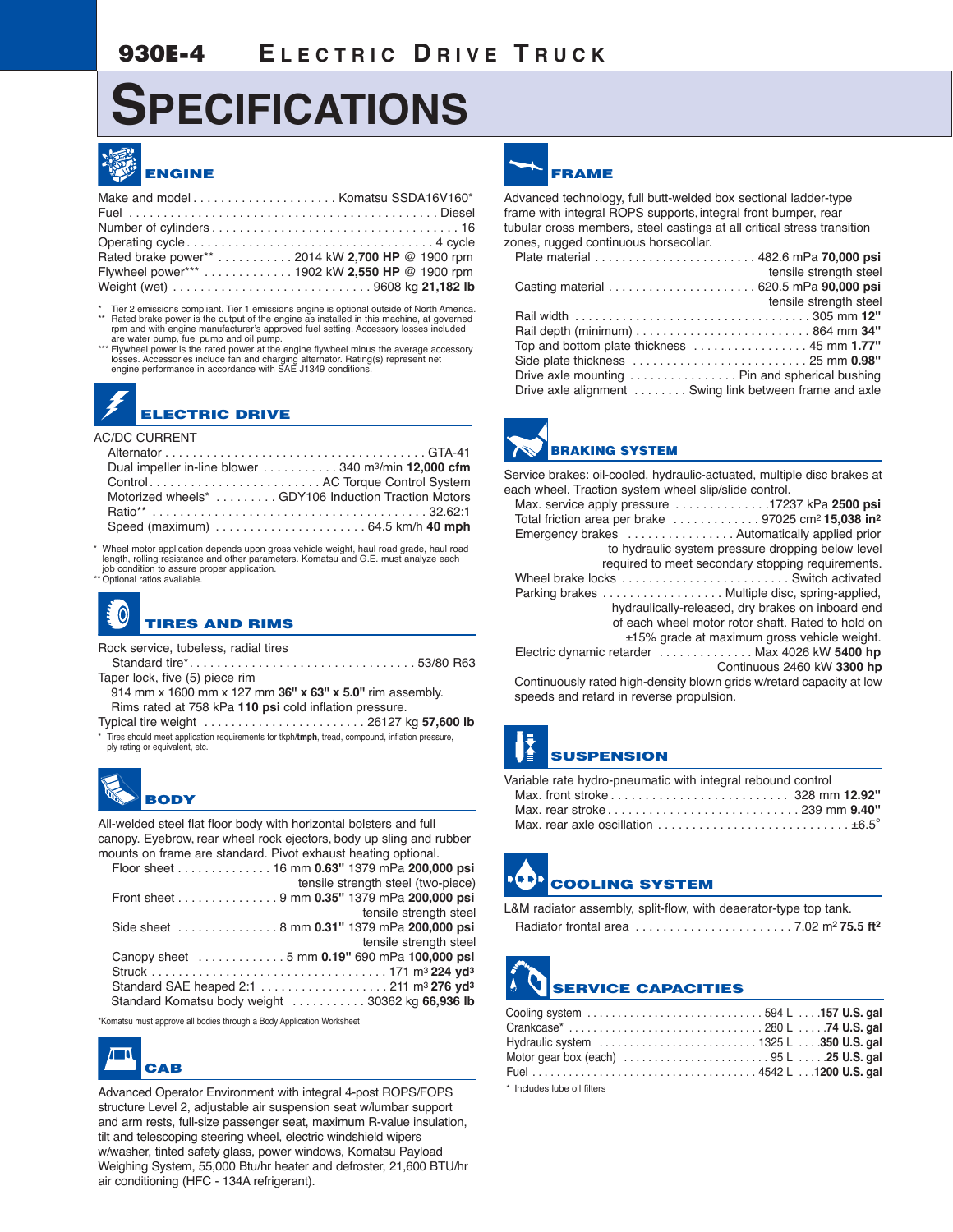#### **SHIP DIMENSIONS**



All dimensions are with 211 m3 **276 yd3** body.

| <b>Bodies</b> | <b>Struck</b>                          | $2:1$ Heap                             | Loading<br>Height* |
|---------------|----------------------------------------|----------------------------------------|--------------------|
| Standard      | 171 m <sup>3</sup> 224 yd <sup>3</sup> | 211 m <sup>3</sup> 276 yd <sup>3</sup> | 7.06 m 23'2"       |

\*Exact load height may vary due to tire make, type, and inflation pressure.



| Steering Accumulator assisted with twin double acting cylinders<br>provide constant rate steering. Emergency steering<br>automatically supplied by accumulator. |
|-----------------------------------------------------------------------------------------------------------------------------------------------------------------|
|                                                                                                                                                                 |
|                                                                                                                                                                 |
|                                                                                                                                                                 |
| Hoist and steering Dual, in-line, high pressure                                                                                                                 |
| Brake component cabinet Above deck, easily accessible                                                                                                           |
| with diagnostic test connections                                                                                                                                |
| Hoist. Two 3-stage dual-acting outboard cylinders,                                                                                                              |
| internal cushion valve, over-center dampening                                                                                                                   |
| Hoist times                                                                                                                                                     |
|                                                                                                                                                                 |
|                                                                                                                                                                 |
|                                                                                                                                                                 |
| Pumps Two pumps, single package, end of alternator                                                                                                              |
| Hoist and brake cooling Tandem gear pump                                                                                                                        |
| with output of 1022 lpm 270 gpm at 1900 rpm                                                                                                                     |
| and 17237 kPa 2,500 psi                                                                                                                                         |
| Steering and brake Pressure-compensating piston pump                                                                                                            |
| with output of 246 lpm 65 gpm at 1900 rpm                                                                                                                       |
| and 18961 kPa 2,750 psi                                                                                                                                         |
| System relief pressures                                                                                                                                         |
|                                                                                                                                                                 |
|                                                                                                                                                                 |
| Quick disconnects standard for powering disabled truck and for                                                                                                  |
| systems diagnostics.                                                                                                                                            |





### **ELECTRICAL SYSTEM**

4 x 8D 1450 CCA, 12 volt, in series/parallel, 220-ampere-hour batteries, bumper-mounted with disconnect switch and lockout.

### **WEIGHT DISTRIBUTION**

**Empty vehicle weight** (wet, 100% fuel, no options, std. Komatsu body, std. tires)

| Front axle 99711 kg 219,826 lb |  | 47% |
|--------------------------------|--|-----|
| Rear axle 110476 kg 243,557 lb |  | 53% |
| Total EVW 210187 kg 463,383 lb |  |     |

#### **Gross vehicle weight** (Nominal)

| Front axle 165651 kg. 365,201 lb    | 33% |
|-------------------------------------|-----|
| Rear axle 336323 kg 741,469 lb      | 67% |
| Total 501974 kg 1,106,670 lb        |     |
| Nominal payload*291790 kg643,287 lb |     |
| 320 U.S. ton                        |     |

\* Nominal payload is defined by Komatsu America Corp. payload policy documentation. In general, the nominal payload must be adjusted for the specific vehicle configuration and site application. The figures above are provided for basic product description purposes. Please contact your Komatsu distributor for specific application requirements.